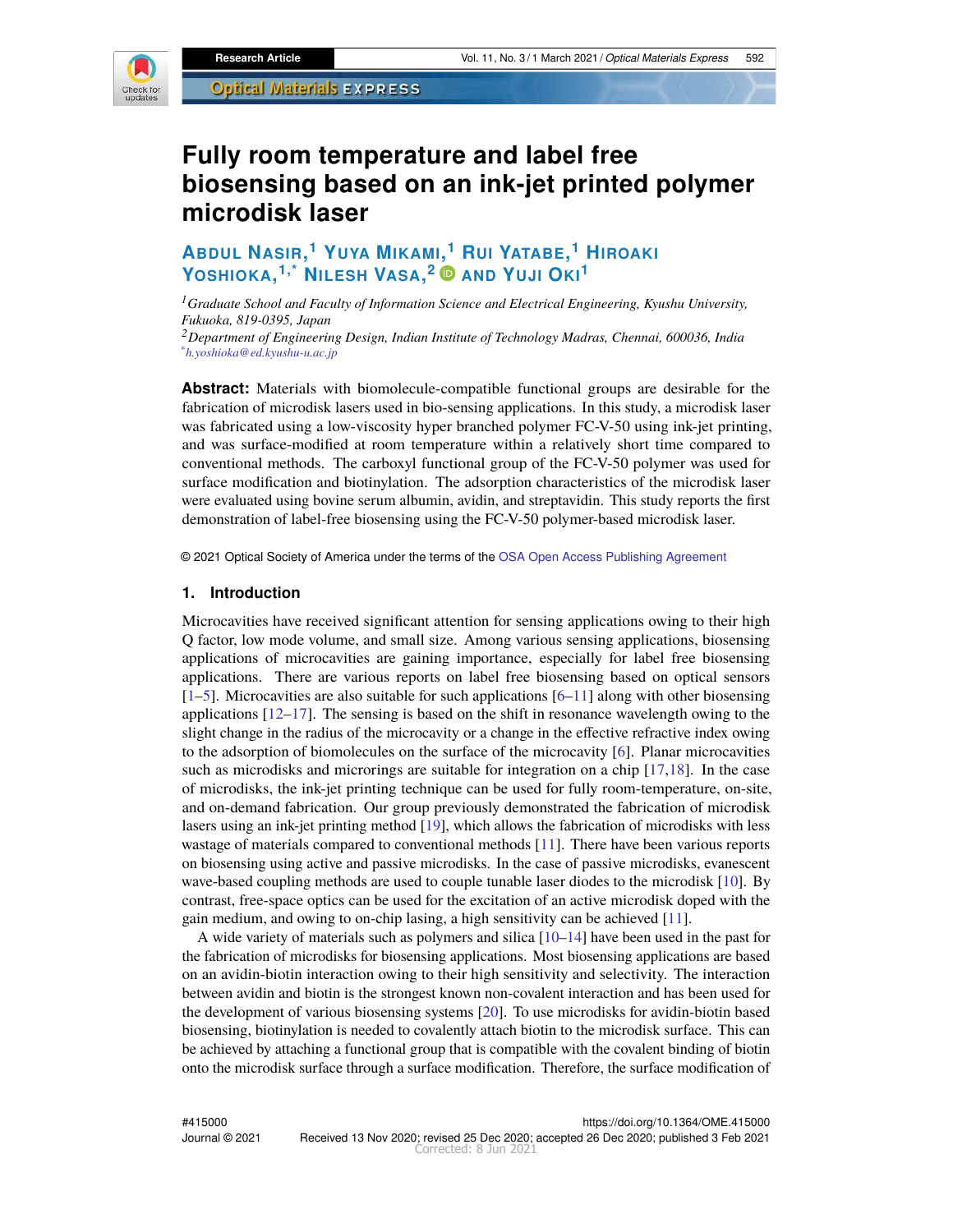the microdisks is an important aspect in avidin-biotin-based biosensing. The strategy for surface modification depends on the nature of the material. In the case of silica-based microcavities, the microcavity surface was oxidized using high-temperature treatments at 50°C to expose hydroxyl functional groups on the microcavity surface. Further, it was treated with aminopropyl triethoxysilane (APTES) to attach amine functional groups onto the surface [\[9\]](#page-9-3). In another study, an amine-reactive pentafluoro phenyl ester was attached to a polymethyl methacrylate (PMMA) polymer-based microdisk laser fabricated using a lithography method [\[11\]](#page-10-0). In this case, a pentafluoro phenyl ester was attached to the microdisk surface through chemical vapor deposition. This is a multi-step process that involves the sublimation of the pentafluoro phenyl precursor at 120°C, pyrolysis at 560°C, and deposition on the microdisk at 15°C. Therefore, the procedure for surface modification is a tedious and time-consuming process that often involves high-temperature treatments of microcavities. These methods cannot be used for all types of materials, particularly in the case of polymer-based microcavities that cannot withstand high temperatures.

In this study, a newly developed low-viscosity hyper branched polymer FC-V-50, which is characterized by a hydrophilic carboxyl functional group and a chain of fluorinated functional group  $CF_2$  which is hydrophobic, was used for the fabrication of microdisk lasers by ink-jet printing method. Since the ink-jet printing requires low viscosity ink for the stable ejection of droplets from the nozzle, the low viscosity of the hyper branched polymer compared to polymers like PMMA or Polyvinyl alcohol (PVA) is highly advantageous for ink-jet printing [\[21,](#page-10-8)[22\]](#page-10-9). Therefore, by using the low viscosity hyper branched polymer FC-V-50, the on-site and on-demand fabrication of FC-V-50 based microdisk lasers can be carried out by ink-jet printing at room temperature in a short time. The lasing action of FC-V-50 based microdisk laser was reported previously [\[23\]](#page-10-10). Once the ink droplet from nozzle is deposited on fluorinated ethylene propylene (FEP) substrate, the evaporation of solvent causes Marangoni convection and distribution of FC-V-50 polymer in the form of a disk and its solidification. In addition, the carboxyl functional group of FC-V-50 polymer eliminates the need for covalently attaching a functional group to the microdisk surface by using high-temperature treatment. Also, this method permits the fabrication of microdisks on all types of substrates at room temperature. Therefore, the use of FC-V-50 polymer for biosensing applications allows the onsite and on demand fabrication and biotinylation of microdisks at room temperature within a relatively short time compared to the conventional method [\[11\]](#page-10-0). Because the polymer has low viscosity, it can also be used for other applications such as spin coating [\[24\]](#page-10-11). This study reports the first biosensing demonstration using the FC-V-50 polymer-based microdisk laser conducted entirely at room temperature. In this study, the physical adsorption characteristics of bovine serum albumin (BSA) and avidin on non-biotinylated microdisk surfaces were evaluated. In addition, factors affecting the non-specific adsorption of proteins on microdisk surfaces, such as hydrophobicity and surface charge, were studied. Subsequently, label-free detection of avidin and streptavidin using biotinylated microdisks was conducted. For this, biotinylation was carried out using the carboxyl functional group of the FC-V-50 polymer at room temperature. Because the biotinylation and fabrication of microdisks were carried out at room temperature, the use of FC-V-50 polymer allows the on-site and on-demand fabrication of microdisk laser-based biosensors. Biotinylated microdisks along with avidin can be used for the detection of antigen-antibody interactions in the future.

#### **2. Experimental methods**

To evaluate the optical characteristics of the FC-V-50 polymer, the absorption spectrum and refractive index were measured. In this case, 10 wt.% of FC-V-50 in ethanol was used for evaluating the absorption characteristic by using a spectrophotometer (JASCO, V-630). The refractive index of the FC-V-50 polymer was evaluated using a spectroscopic ellipsometry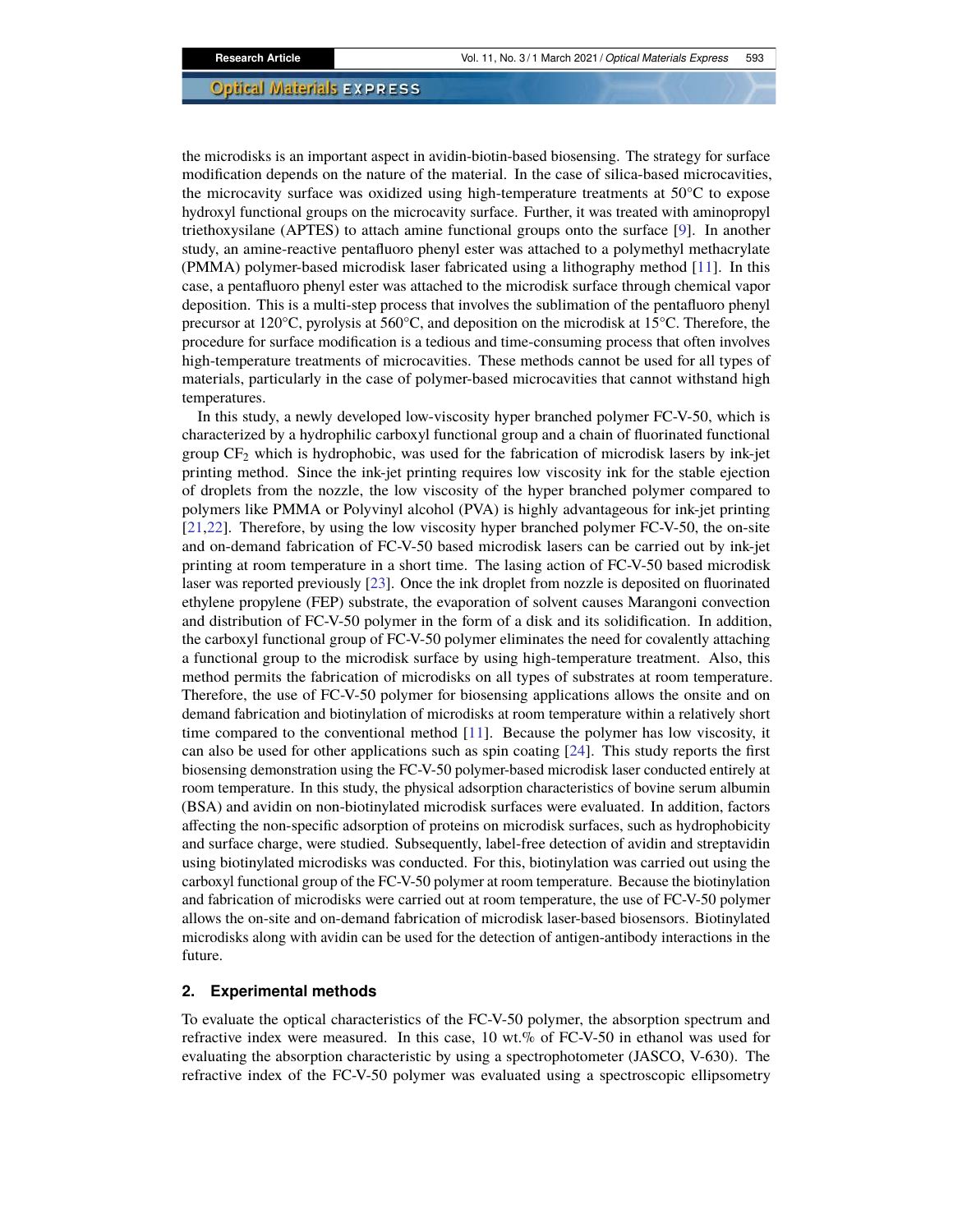analyzer (Semilab, SE-2000). For this, the FC-V-50 polymer was spin-coated on a PMMA substrate.

To determine the suitability of the FC-V-50 polymer for biosensing applications, the physical characteristics of the polymer, such as the zeta potential and hydrophobicity, which can cause the non-specific adsorption of biomolecules on the polymer, were measured. The zeta potential of the polymer was measured using an electro-kinetic analyzer (Anton Paar. GmbH, SurPASS). For this, the FC-V-50 polymer was spin-coated on a PMMA substrate and used for the measurements. The zeta potential of the polymer was measured at different pH values in potassium chloride (KCl) solution. To measure the hydrophobicity, a contact angle meter (Kyowa, DM-500) was used. The sample was prepared by spin coating the FC-V-50 polymer on a PMMA film.

Figure [1](#page-2-0) shows the schematic of the microdisk fabrication and biotinylation for the label-free detection of avidin. The FC-V-50 polymer (refractive index of 1.53) based microdisk was fabricated on FEP, which has a refractive index of 1.35, using the ink-jet printing method. In this case, a 20 wt.% FC-V-50 polymer in a mixture of ethanol and cyclohexanone (1:1 volume ratio) doped with pyrromethene597 (concentration of 8 mM) was used as ink for the fabrication of microdisk lasers. A high-accuracy manipulation robot (Musashi Engineering, Inc., SHOT mini 200Ω) with a 40-µm diameter piezo electric nozzle (Cluster Technology Co. Ltd., PIJ-40ASET) was used for the fabrication of the microdisk laser. For the ejection of stable ink droplets, the piezoelectric nozzle voltage and frequency were optimized at 5.1 V and 37 Hz, respectively. In addition, a meniscus suction pressure of −0.2 kPa was applied at the nozzle opening.



<span id="page-2-0"></span>**Fig. 1.** Schematic of microdisk fabrication and biosensing.

To immobilize biotin on the microdisk surface, the surface of the microdisk was modified by covalently attaching amine functional groups using 1-ethyl-3-(3-dimethylaminopropyl) carbodiimide (EDC) and N-hydroxysuccinimide (NHS) reagents at 25  $^{\circ}$ C [\[25\]](#page-10-12), as shown in Fig. [1.](#page-2-0) The modification of the microdisk surface was realized using the carboxyl functional group of the FC-V-50 polymer. For the covalent binding of amine functional groups, the carboxyl functional group in FC-V-50 was activated by incubating the microdisk in a solution of EDC (0.4 M) and NHS (0.1 M) in water for 1 h. The activation of the carboxyl functional group was followed by covalent binding of the amine functional group, which was achieved by incubating the microdisk in a solution of ethylenediamine (0.1 M) in borate buffered saline (BBS) for 30 min. For the biotinylation of the microdisks, the surface-modified microdisks were immersed in a solution of 10 ppm sulfo-nhs-biotin in phosphate buffered saline (PBS) for 10 min. After biotinylation, the microdisks were immersed in ethanolamine-HCl for 1 h to deactivate the unreacted NHS esters. Once the biotinylation of the microdisk was accomplished, it was used for the label-free detection of avidin. All protein solutions used in the experiments were prepared by mixing proteins in phosphate buffered saline (PBS) solution. Biotinylation was also carried out by incubating the microdisk in biotin-PEG11-amine of 10 ppm for 30 min. The biotin-PEG11-amine has longer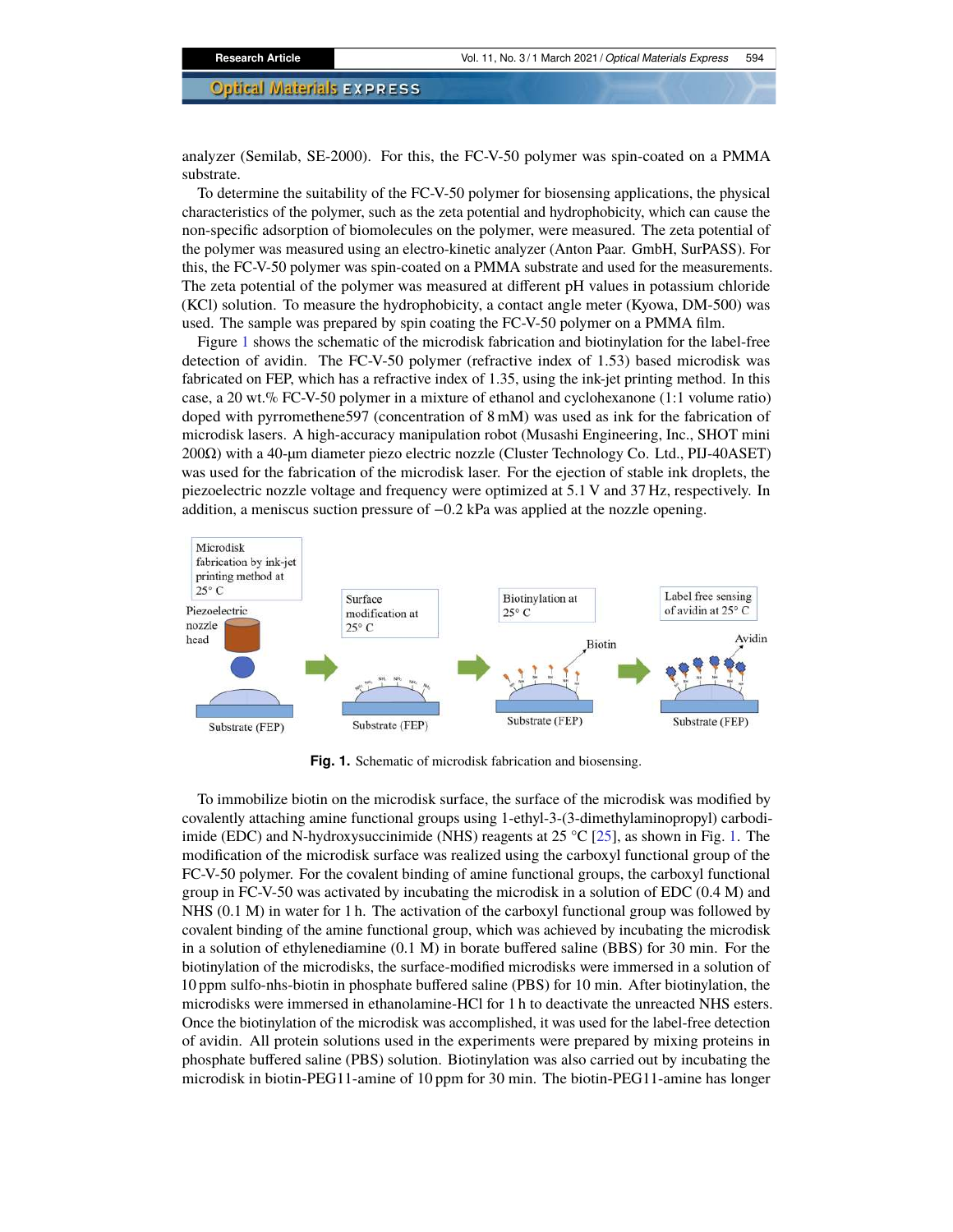spacer arm compared to sulfo-nhs-biotin and hence improves the interaction with avidin. The microdisks were first incubated in EDC and NHS for 30 min. After biotinylation, the microdisk was incubated in a BBS buffer for 30 min to deactivate the unreacted NHS esters. Biotinylated microdisks were then used for the label-free detection of streptavidin.

Figure [2](#page-3-0) shows a schematic of the experimental setup used for the microdisk laser-based biosensing. The microdisk was excited using a frequency-doubled Nd:YAG laser (Quantas Q1D, Q1D-SH/TH/FH-1064) at a wavelength of 532 nm and at a pulse repetition rate of 10 Hz with pulse width of 8 ns. A plano-concave lens  $(f = 2 \text{ cm})$  was used to focus the laser beam on the microdisk. After blocking the beam at 532 nm using a long pass filter, the whispering gallery mode (WGM) signal was collected with an optical microscope at a magnification of 100×. The WGM signal was coupled to the spectrometer (SOLAR TII, MS7504) which had a slit width of 0.1 mm and an exposure time of 2 s by using an optical fiber (Thorlabs, Inc., AFS105/125Y). The resolution of the spectrometer was 0.025 nm. An FEP substrate with a microdisk was attached to the PMMA substrate using a silica seal to avoid bending.



<span id="page-3-0"></span>**Fig. 2.** Experimental setup for the microdisk laser based biosensing.

#### **3. Results and discussions**

#### *3.1. Characteristics of FC-V-50 hyperbranched polymer*

Figure [3](#page-4-0) shows the optical properties of the FC-V-50 polymer, which include the absorption spectrum and refractive index. Figure  $3(a)$  $3(a)$  shows the absorption spectrum of the FC-V-50 polymer. The polymer has a low absorption within the visible and infra-red regions. Therefore, the FC-V-50 polymer can be doped with a fluorescent dye within the visible region. Figure [3\(](#page-4-0)b) shows the refractive index of the FC-V-50 polymer. Because the refractive index of the polymer is 1.53 at 633 nm, the FC-V-50 polymer-based microdisk can be fabricated on substrates such as FEP (refractive index of 1.35). The refractive index of the FC-V-50 is 1.55 at 590 nm. In the case of avidin solution of 5 ppm concentration, the refractive index is 1.33 at 590 nm based on the specific refractive increment value [\[26\]](#page-10-13).

The zeta potential of the polymer was measured at different pH values by using an electrokinetic analyzer, as shown in Fig. [4\(](#page-4-1)a). The zeta potential was zero at pH 3.8, which indicates the presence of carboxyl functional groups. At pH 7.4, the zeta potential was −48 mV; hence,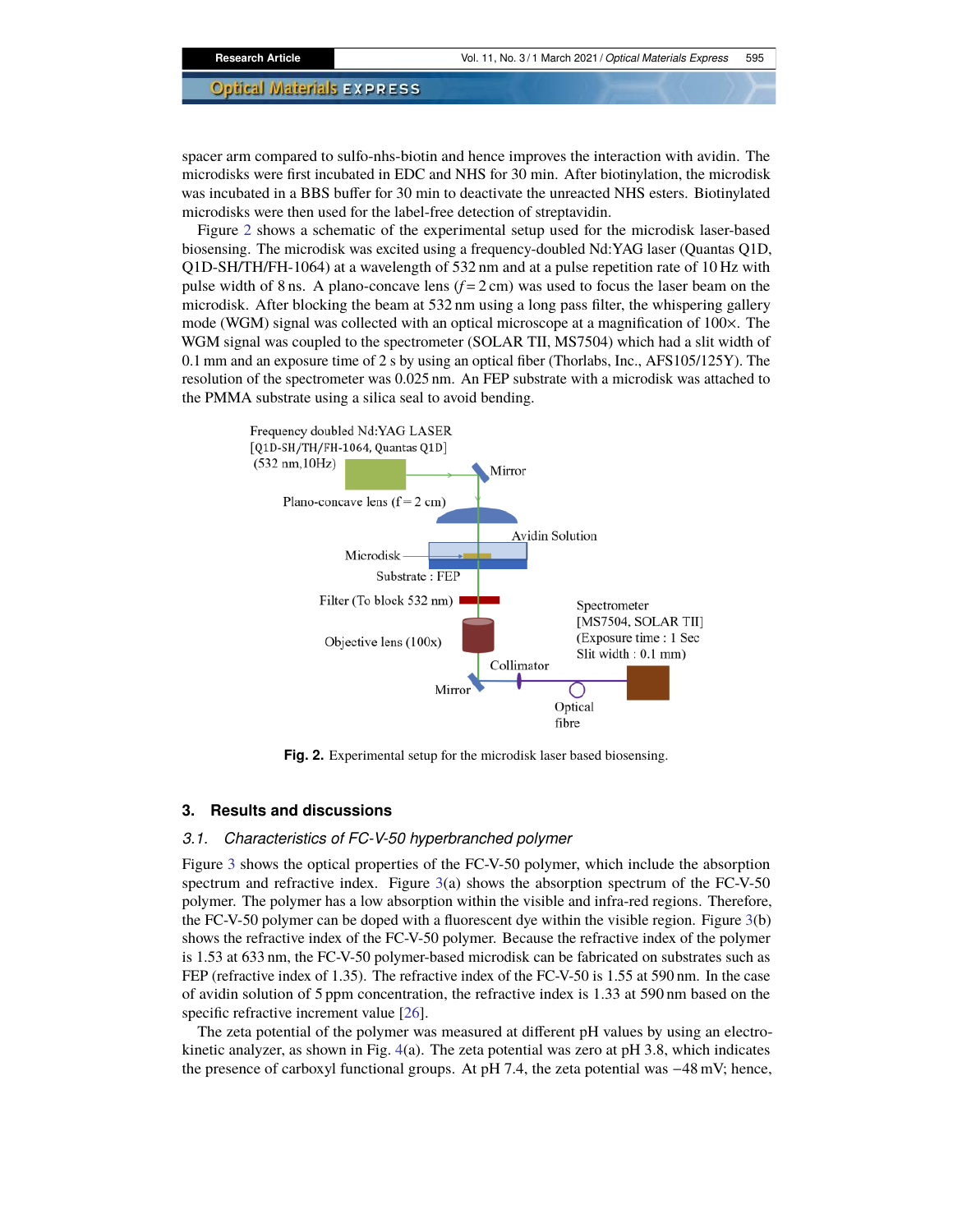

<span id="page-4-0"></span>**Fig. 3.** (a) Absorption spectrum and (b) refractive index profile of FC-V-50 polymer.



the polymer was negatively charged. This indicates the possibility of non-specific adsorption of positively charged biomolecules when the polymer is used for biosensing applications.

<span id="page-4-1"></span>**Fig. 4.** (a) Zeta potential and (b) contact angle of FC-V-50 polymer.

The contact angle of the FC-V-50 polymer was measured as  $110^{\circ}$ , as shown in Fig. [4\(](#page-4-1)b) and this indicates that the polymer is hydrophobic. This is due to the presence of fluorinated functional group  $CF_2$  which results in low surface tension hence hydrophobic [\[27\]](#page-10-14). The presence of CF2 also results low refractive index of FC-V-50 due to the low polarizability of fluorine [\[28\]](#page-10-15). Therefore, the non-specific adsorption of biomolecules owing to hydrophobic interactions can be expected when the polymer is used for biosensing applications. However, the hydrophobicity of the polymer ensures stability in water.

#### *3.2. Ink-jet printing of the microdisk laser*

The FC-V-50 microdisk was fabricated on an FEP substrate using the ink-jet printing method. Once the microdisk laser was fabricated, the diameter of the microdisk laser was estimated to be 70 µm by using an optical microscope (Nikon, ECLIPSETE2000-U), as shown in Fig. [5\(](#page-5-0)a). In addition, the edge angle of the microdisk was measured as 15.8° using atomic force microscopy (AFM) (Keyence Corp, VN-8000), as shown in Fig. [5\(](#page-5-0)b). A low edge angle is advantageous for sensing applications because it reduces the confinement of WGM and increases the interaction of the WGM with the analyte, as reported in a previous study [\[29\]](#page-10-16).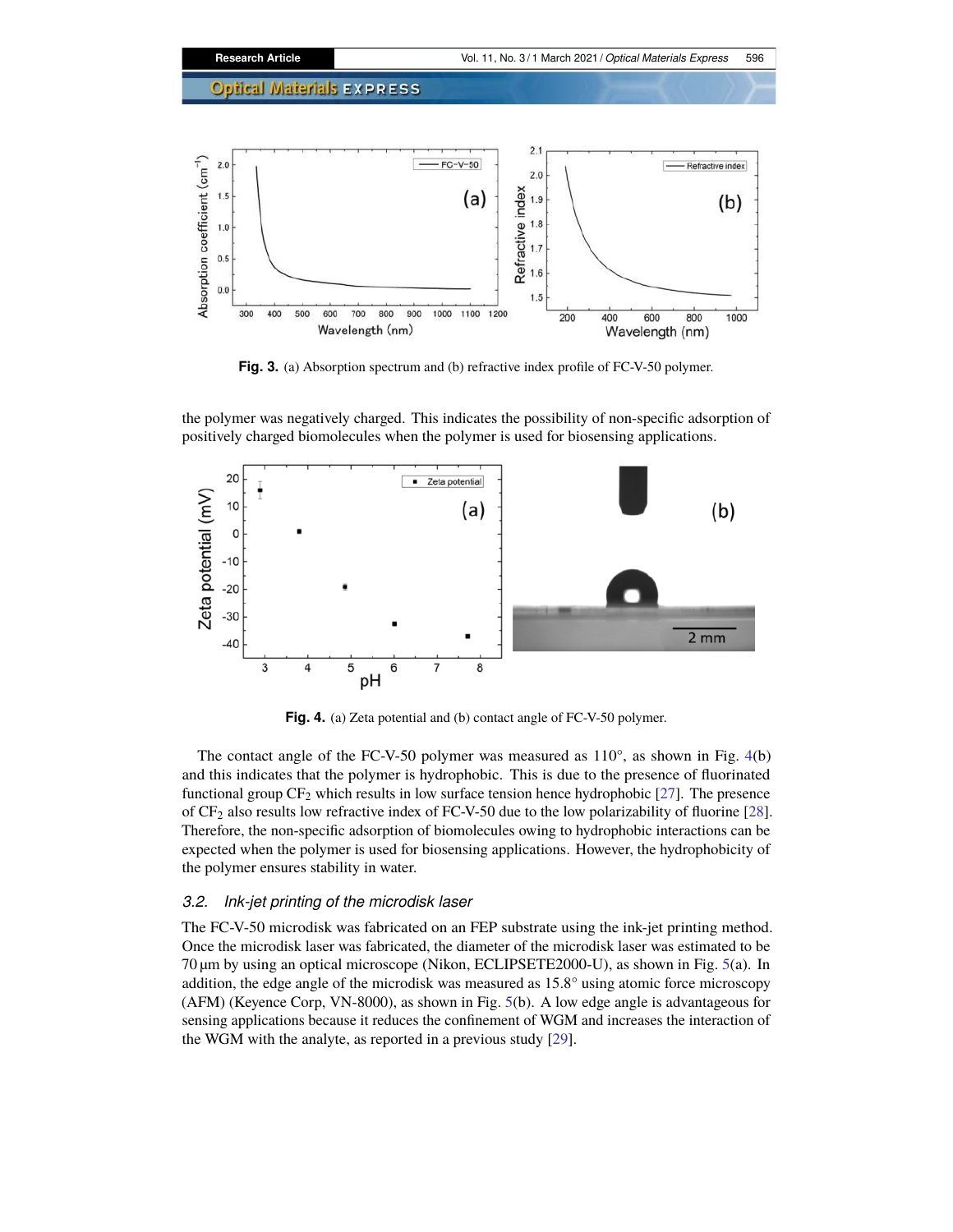

<span id="page-5-0"></span>**Fig. 5.** (a) Optical microscopic image of microdisk and (b) edge profile of microdisk

#### *3.3. Biosensing using the FC-V-50 based microdisk laser*

For biosensing applications, the stability of FC-V-50 microdisks in water is an important aspect. To confirm this, FC-V-50 based microdisks were immersed in PBS solution for 15 min. No cracks were observed on the microdisk edge after incubation in PBS, as shown in Fig. [6.](#page-5-1) Also, the contact angle measurement of FC-V-50 as shown in Fig. [4\(](#page-4-1)b) shows that the polymer is hydrophobic. This reveals that the microdisk is stable in liquid environment and therefore suitable for biosensing applications.



<span id="page-5-1"></span>**Fig. 6.** AFM image of microdisk edge after incubating in water for 15 min.

Biosensing using the FC-V-50 polymer based microdisk laser was carried out by monitoring the adsorption of proteins on the microdisk surface. In order to monitor the adsorption of protein on microdisk surface, the microdisks were immersed in PBS solution for 10 min, and the WGM spectra were recorded three times before immersion in protein solution. Because the microdisks were immersed in PBS solution, the mode shift is only due to dye degradation. By contrast, mode shifts in protein mixed PBS solution are due to dye degradation and protein adsorption. Therefore, mode shifts in PBS solution were used to obtain a reference to measure the mode shift owing to protein adsorption. Also, from the lasing characteristics of FC-V-50 microdisk laser [\[23\]](#page-10-10), it was found that the mode intervals are same when the microdisk excited with different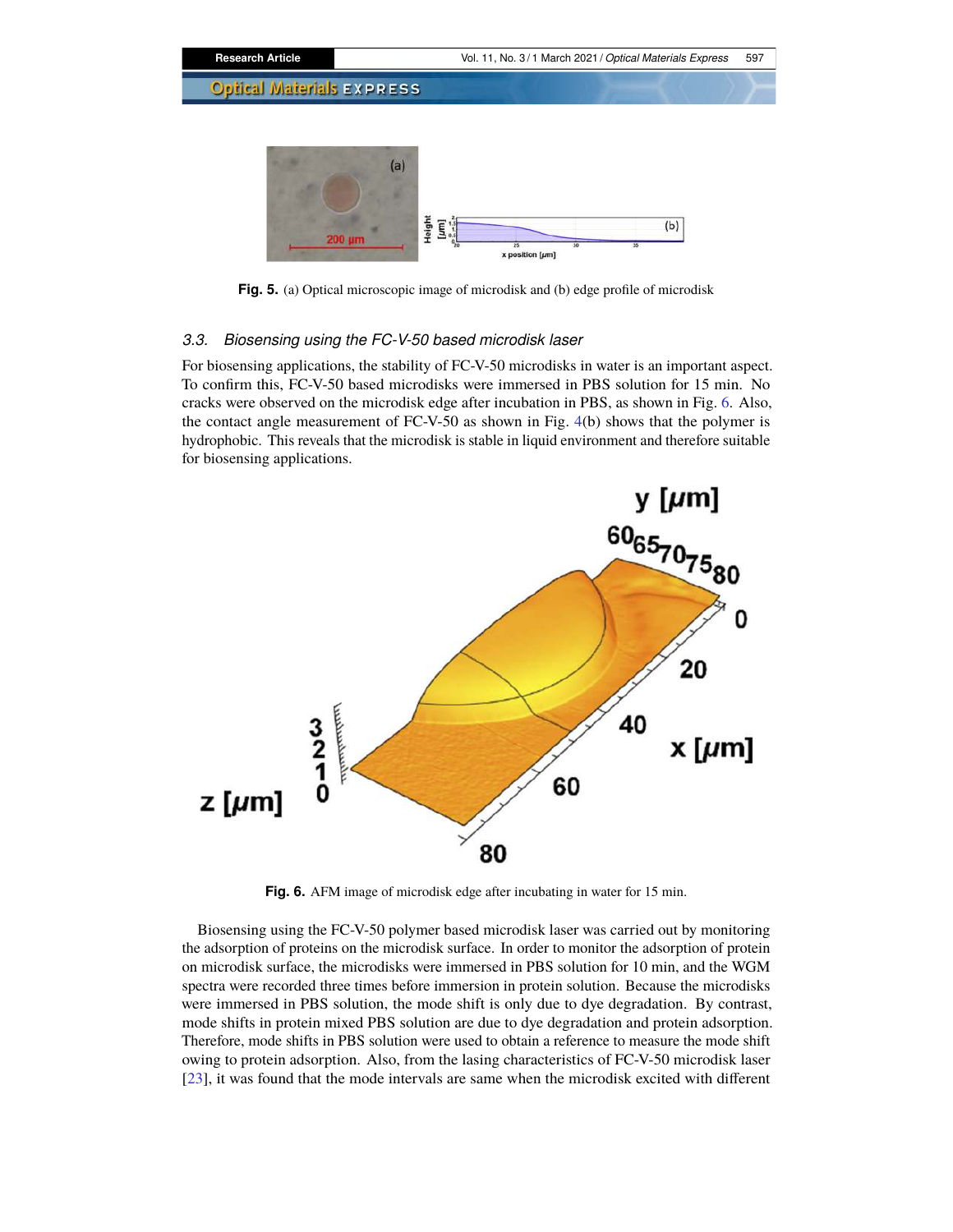energy densities. This indicates that there is no refractive index modulation due to pump power density. After exposing the microdisks to the protein solution, they were again immersed in PBS solution, and the mode shifts were measured to confirm the adsorption of protein on the microdisk surface. A slide glass was attached to the microdisk after dropping a droplet of analyte onto the microdisk to obtain a uniform distribution of analyte on the microdisk surface.

To study the interaction between the polymer used to fabricate the microdisk and proteins, the physical adsorption characteristics of a non-biotinylated microdisk were evaluated. First, the adsorption characteristics of the microdisk laser were evaluated using 100 ppm of BSA in PBS solution, and WGM spectra were recorded at different time intervals. Figure [7\(](#page-6-0)a) shows the WGM spectrum of the microdisk in PBS with wavelength ranging from 576.86 nm to 603.70 nm as shown in the x-axis. The temporal variation of the mode shifts owing to BSA adsorption is shown in Fig. [7\(](#page-6-0)b) for different intervals of time as shown in the x-axis. The microdisk was incubated in BSA solution for 25 min. and then it was rinsed using PBS and again incubated in PBS till 40 min. to confirm the adsorption of BSA on the microdisk surface. The blue shift in the WGM mode indicates that the adsorption of BSA on the microdisk surface causes a decrease in the effective refractive index. Once the microdisk was exposed to the BSA solution, it was again immersed in a PBS solution and mode shifts were again measured. The red shift in the spectrum in PBS, as shown in Fig. [7\(](#page-6-0)b), indicates that BSA is not completely washed off from the microdisk surface.



<span id="page-6-0"></span>**Fig. 7.** (a) WGM spectra of microdisk laser in PBS and (b) changes in WGM mode in BSA and PBS solutions.

The decrease in effective refractive index could be due to the formation of multiple layers of BSA on the microdisk surface. To confirm the decrease in the effective refractive index, the optical diameter of the microdisk was calculated from free spectral range (FSR) based on the following equation:

$$
\Delta \lambda = \frac{\lambda^2}{2\pi nR} \tag{1}
$$

where  $\Delta\lambda$  is the FSR,  $\lambda$  is the central wavelength, *n* is the effective refractive index, and *R* is the radius of the microdisk.

$$
OD = \frac{\lambda^2}{\pi \Delta \lambda} \tag{2}
$$

The optical diameter (*OD*) of the microdisk is defined in (2) and was calculated as shown in Fig. [7\(](#page-6-0)b). The decrease in optical diameter indicates that the effective refractive index decreases owing to the formation of multiple layers of BSA.

Figure [8\(](#page-7-0)a) and Fig. [8\(](#page-7-0)b) show the temporal variation of mode shift owing to the adsorption of 5 ppm avidin on non-biotinylated microdisks and biotinylated microdisks for different intervals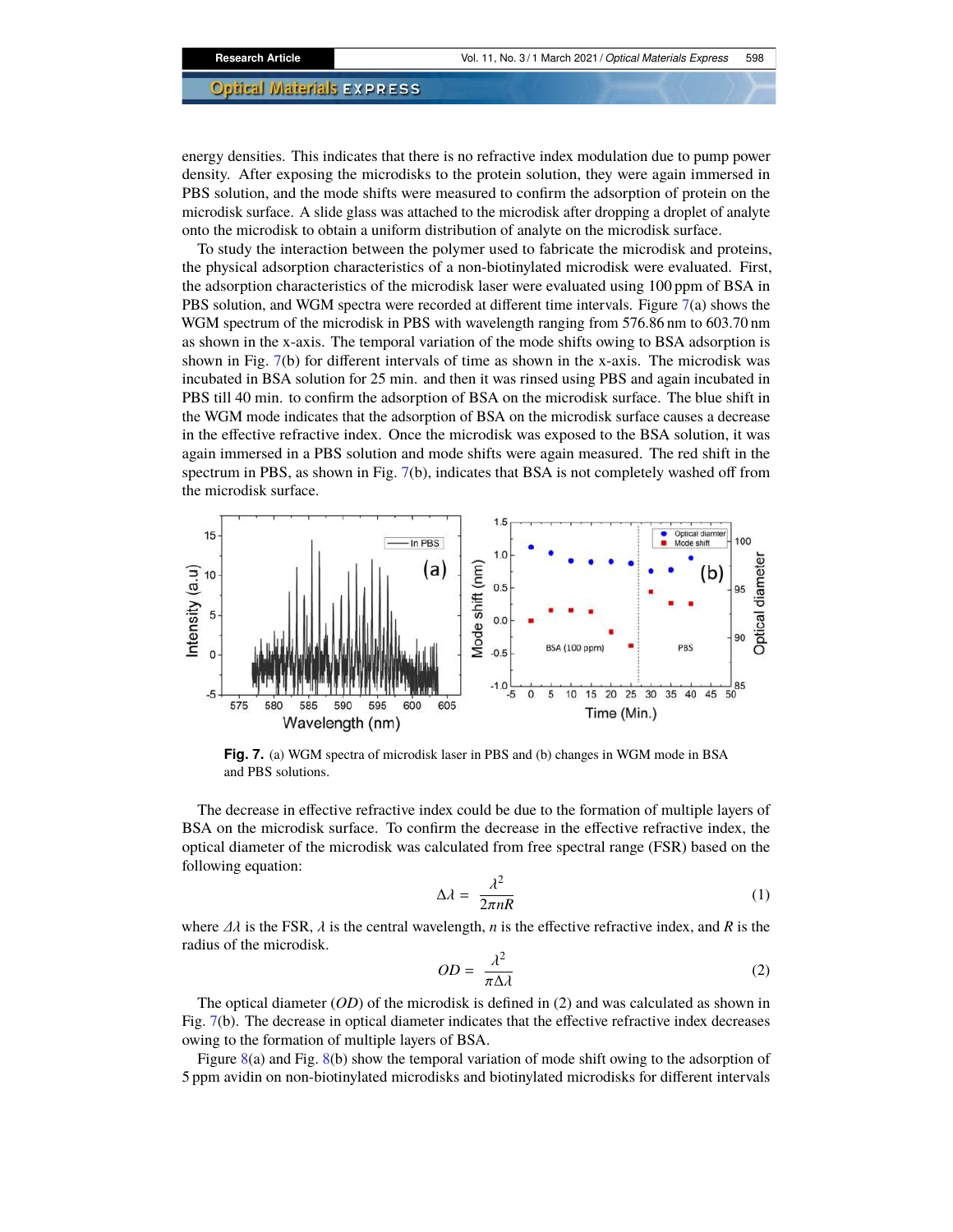of time as shown in the x-axis of Fig. [8\(](#page-7-0)a) and Fig. [8\(](#page-7-0)b). The microdisks were incubated in avidin solution of 5 ppm for 8 min. and WGM spectra were recorded for every 2 min. and then microdisks were rinsed using PBS and again incubated in PBS till 14 min. to confirm the adsorption of avidin on the microdisk surface. Once the reference was obtained by immersing the non-biotinylated microdisk in PBS solution, the microdisk was then immersed in an avidin solution of 5 ppm concentration, and the spectra were recorded at different time intervals. As time progressed, a blue shift in WGM in the spectra was observed for non-biotinylated microdisks, as shown in Fig. [8\(](#page-7-0)a). This indicates that physical adsorption results in the formation of multiple layers of avidin on the microdisk surface. The decrease in optical diameter reveals that this causes a decrease in the effective refractive index and hence a blue shift in the spectrum. In the case of the biotinylated microdisk, a red shift was observed in the spectrum, as shown in Fig. [8\(](#page-7-0)b). This indicates that the chemical adsorption of avidin on the microdisk surface results in the formation of a monolayer of avidin-biotin complex, and the red shift in the spectrum reveals that this causes an increase in the effective refractive index. After washing and immersing the microdisks in PBS solutions, both biotinylated and non-biotinylated microdisks showed red shifts in the WGM modes. This indicates that an excess amount of avidin was removed from the microdisk surface. The optical diameter after washing was less for biotinylated microdisk, indicating an avidin-biotin interaction.



<span id="page-7-0"></span>**Fig. 8.** Mode shift due to avidin adsorption on (a) non-biotinylated microdisk and (b) biotinylated microdisk.

The surface of the FC-V-50 based microdisk is hydrophobic, which could lead to the nonspecific adsorption of biomolecules. When biomolecules adsorb on the microdisk surface, they form multiple layers with first layer on the microdisk and covers most of the area of the microdisk surface. This results in a weak adsorption of the successive layers and the penetration of PBS between layers. Because of this, the successive layers become less dense than the first layer and have low refractive indices compared to the first layer. This is in good agreement with a previously reported work in which the adsorption of proteins on hydrophobic and hydrophilic surfaces were studied [\[30\]](#page-10-17). In the case of evanescent wave-based sensors such as microdisk, more contrast in refractive index between analyte solution and waveguide is desirable [\[1,](#page-9-0)[2\]](#page-9-4). This avoids the interaction of evanescent field with bulk solution and improve the sensitivity of the device for the detection of biomolecules adsorbed on the surface of the sensor. In the case of FC-V-50 based microdisk, the refractive index of the microdisk is 1.55 and that of analyte solution is approximately 1.33. This results in longer evanescent field penetration depth and the evanescent field interact with the bulk solution. From the finite element method (FEM) simulation of microdisk based on Oxborrow model [\[31\]](#page-10-18), the evanescent field penetration depth was estimated as 189 nm. However, the thickness of the first layer of avidin adsorbed on the microdisk is approximately equal to the size of the avidin which is 6 nm if 100% surface coverage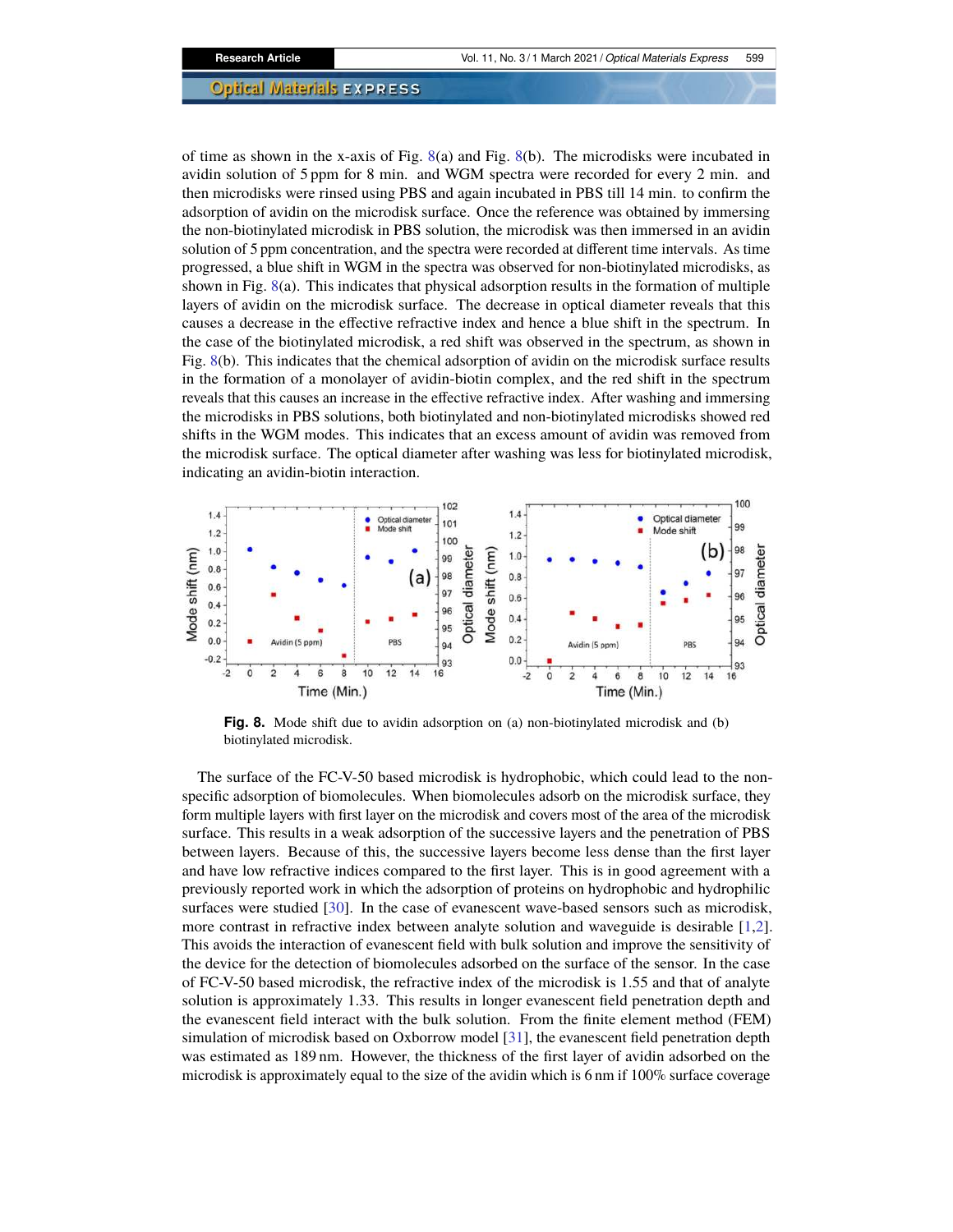is assumed. Since the evanescent filed depth is 189 nm it interacts with the first layer as well as the successive layers. Because the refractive index of the successive layer is decreasing the mode shift is also decreasing as shown in Fig. [7\(](#page-6-0)b) and Fig. [8\(](#page-7-0)a) for the adsorption of BSA and avidin on non-biotinylated microdisks. In the case of avidin biotin interaction, the first layer is thicker than that the previous case and this results less decrease in mode shift as shown in Fig. [8\(](#page-7-0)b).

Therefore, biotinylated microdisk lasers can be used for label-free detection of avidin. However, non-specific adsorption can occur owing to hydrophobic and electrostatic interactions between the microdisk surface and avidin. The isoelectric point of avidin is 10.5; hence, it has a positive charge at pH 7.4. This results in electrostatic interactions between avidin and the negatively charged FC-V-50 microdisk surface. Therefore, it is important to minimize the non-specific adsorption of avidin on the microdisk surface owing to hydrophobic and electrostatic interactions between avidin and microdisk surfaces for realizing microdisk laser-based label-free biosensors with high sensitivity and selectivity.

Various attempts have been made to minimize the non-specific adsorption of biomolecules on biosensor surfaces owing to hydrophobic and electrostatic interactions [\[32](#page-10-19)[–35\]](#page-10-20). Most of these methods require a tedious modification of the biosensor surface. However, BSA blocking is a simple and efficient method to minimize non-specific adsorption owing to hydrophobic interactions [\[35\]](#page-10-20). To make the microdisk surface hydrophilic to prevent non-specific adsorption, BSA blocking was carried out using a  $1wt.v\%$  BSA solution in PBS. For this, microdisks after biotinylation were incubated in a 1wt./v% BSA solution for 30 min. Biotinylation was carried out by incubating the microdisk for 30 min in 10 ppm of biotin-PEG11-amine after incubation in EDC and NHS for 30 min. To avoid non-specific adsorption owing to electrostatic interactions, streptavidin was used for label-free biosensing. The isoelectric point of streptavidin is 5, and hence, it has a negative charge at pH 7.4. To avoid further exposure of hydrophobic sites during the adsorption of streptavidin, 1000 ppm of BSA in PBS was used for the preparation of streptavidin solutions. Once the reference was measured by incubating biotinylated microdisks in 1000 ppm of a BSA solution, they were used for the label-free detection of streptavidin of different concentrations, as shown in Fig. [9.](#page-8-0) The biotinylated microdisks were incubated in streptavidin solutions of different concentrations and mode shift was measured at different intervals of time as shown in the x-axis of Fig. [9.](#page-8-0) The mode shift measurement started at 0 min and continued for different intervals of time as shown in Fig. [9.](#page-8-0) The maximum mode shifts obtained for 5 ppm,



<span id="page-8-0"></span>**Fig. 9.** Mode shift owing to the adsorption of different concentrations of streptavidin on biotinylated microdisks.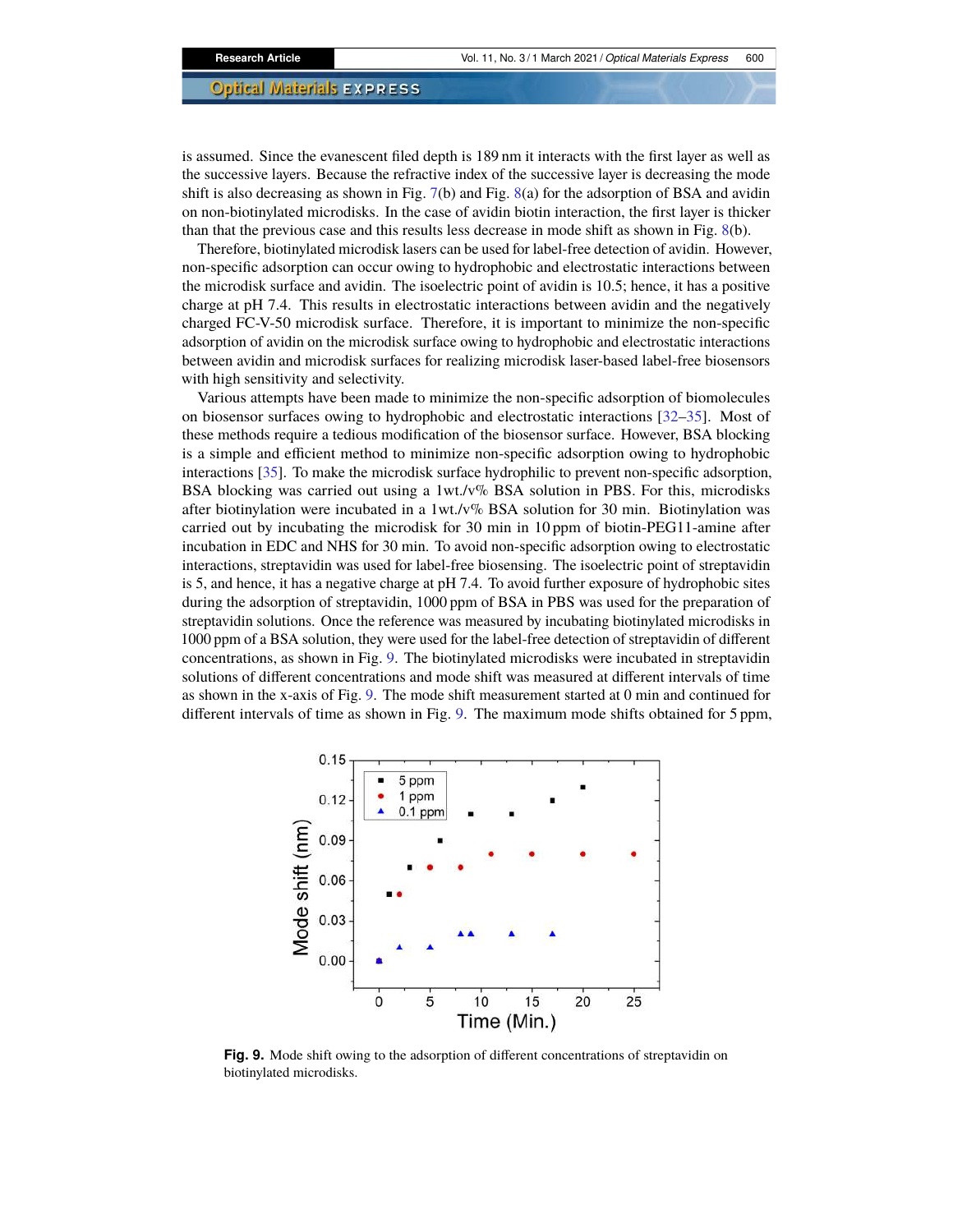1 ppm, and 0.1 ppm of streptavidin are 0.13, 0.8, and 0.02 nm, respectively. In the case of BSA blocked microdisk used for the label free detection of streptavidin, very thick layer of BSA was formed on the microdisk due to high concentration of BSA used for blocking. As a result, a small portion of evanescent wave interacts with analyte solution containing streptavidin. This result low mode shift compared to the adsorption of avidin on biotinylated microdisk without BSA blocking. The maximum mode shift observed in the case of BSA blocked microdisk is 0.13 nm as shown in Fig. [9.](#page-8-0) On the other hand, maximum mode shift observed in the case of biotinylated microdisk without BSA blocking was 0.48 nm when incubated in avidin solution of 5 ppm as shown in Fig. [8\(](#page-7-0)b).

#### **4. Conclusions**

A hyper-branched polymer FC-V-50 based microdisk laser was fabricated using ink-jet printing and biotinylated at room temperature. The zeta potential of the polymer was estimated to be −48 mV at pH 7.4, indicating that the microdisk surface is negatively charged. The contact angle of the polymer was measured as 110°, and hence the polymer was hydrophobic, and this ensures stability in water. In the case of non-biotinylated microdisks, a multilayer formation owing to a non-specific adsorption of BSA and avidin was observed. By contrast, the adsorption of avidin on biotinylated microdisks formed a monolayer of avidin-biotin complex and caused a red shift in the spectrum but there was non-specific adsorption due to hydrophobic interactions. To completely eliminate non-specific protein adsorption, BSA blocking of the biotinylated microdisk was carried out to make the microdisk surface hydrophilic, and negatively charged streptavidin was used to avoid electrostatic interactions. Subsequently, label-free detection of streptavidin at different concentrations was demonstrated. Because the fabrication and biotinylation of FC-V-50 polymer-based microdisk lasers can be carried out entirely at room temperature and on-site, such devices have an immense potential as a label-free biosensor for various biosensing applications.

**Funding.** Core Research for Evolutional Science and Technology (JPMJCR20T4); Japan Society of Applied Physics (JP18K14149, JP19KK0379, JP20J12903).

**Acknowledgements.** The authors would like to thank Nissan Chemical Corporation (Planning & Development Department, Performance Materials Division) for providing the fluorinated hyperbranched polymer used in this study.

**Disclosures.** The authors declare no conflicts of interest.

#### **References**

- <span id="page-9-0"></span>1. M. Lu, S. S. Choi, U. Irfan, and B. T. Cunningham, "Plastic distributed feedback laser biosensor," [Appl. Phys. Lett.](https://doi.org/10.1063/1.2987484) **93**(11), 111113 (2008).
- <span id="page-9-4"></span>2. E. Heydari, J. Buller, E. Wischerhoff, A. Laschewsky, S. Döring, and J. Stumpe, "Label-free biosensor based on an all-polymer DFB laser," [Adv. Opt. Mater.](https://doi.org/10.1002/adom.201300454) **2**(2), 137–141 (2014).
- 3. A. Retolaza, J. M. Perdiguero, S. Merino, M. M. Vidal, P. G. Boj, J. A. Quintana, J. M. Villalvilla, and M. A. D. García, "Organic distributed feedback laser for label-free biosensing of ErbB2 protein biomarker," [Sens. Actuators, B](https://doi.org/10.1016/j.snb.2015.09.093) **223**, 261–265 (2016).
- 4. K. Watanabe, M. Nomoto, F. Nakamura, S. Hachuda, A. Sakata, T. Watanabe, Y. Goshima, and T. Baba, "Label-free and spectral-analysis-free detection of neuropsychiatric disease biomarkers using an ion-sensitive GaInAsP nanolaser biosensor," [Biosens. Bioelectron.](https://doi.org/10.1016/j.bios.2018.05.059) **117**, 161–167 (2018).
- <span id="page-9-1"></span>5. X. Shi, K. Ge, J. H. Tong, and T. Zhai, "Low-cost biosensors based on a plasmonic random laser on fiber facet," [Opt.](https://doi.org/10.1364/OE.392661) [Express](https://doi.org/10.1364/OE.392661) **28**(8), 12233–12242 (2020).
- <span id="page-9-2"></span>6. F. Vollmer and S. Arnold, "Whispering gallery mode biosensing: label free detection down to single molecules," [Nat.](https://doi.org/10.1038/nmeth.1221) [Methods](https://doi.org/10.1038/nmeth.1221) **5**(7), 591–596 (2008).
- 7. A. Ramachandran, S. Wang, J. Clarke, S. J. Ja, D. Goad, L. Wald, E. M. Flood, E. Knobbe, J. V. Hryniewicz, S. T. Chu, D. Gill, W. Chen, O. King, and B. E. Little, "A universal biosensing platform based on optical micro-ring resonators," [Biosens. Bioelectron.](https://doi.org/10.1016/j.bios.2007.09.007) **23**(7), 939–944 (2008).
- 8. X. Li, Z. Zhang, S. Qin, T. Wang, F. Liu, M. Qiu, and Y. Su, "Sensitive label-free and compact biosensor based on concentric silicon-on-insulator microring resonators," [Appl. Opt.](https://doi.org/10.1364/AO.48.000F90) **48**(25), F90–94 (2009).
- <span id="page-9-3"></span>9. K. D. Vos, I. Bartolozzi, E. Schacht, P. Bienstman, and R. Baets, "Silicon-on-Insulator microring resonator for sensitive and label-free biosensing," [Opt. Express](https://doi.org/10.1364/OE.15.007610) **15**(12), 7610–7615 (2007).